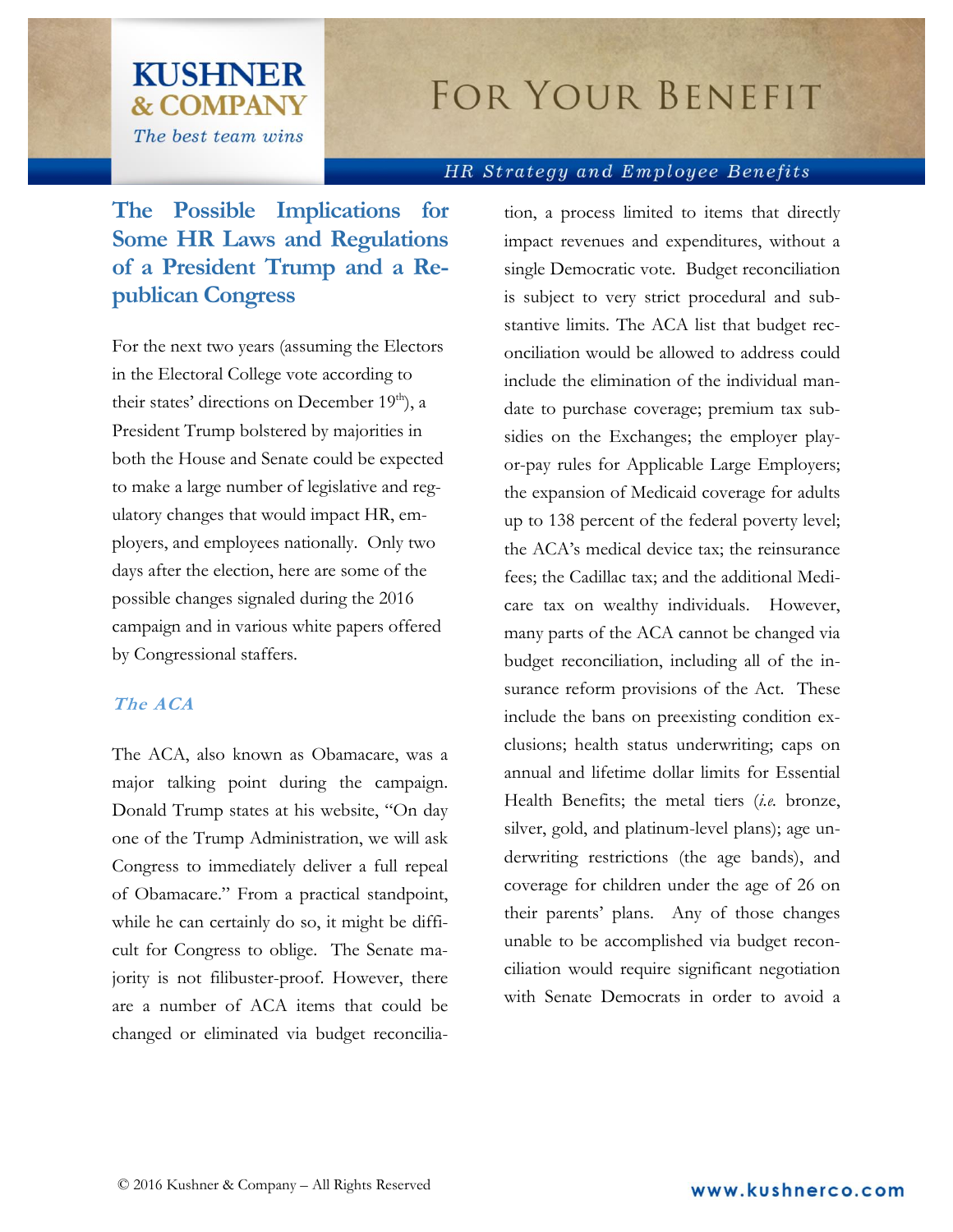filibuster, so are unlikely to be immediately repealed.

This could create a difficult dilemma for both the new President and Congress. If the parts of the ACA that can be eliminated via budget reconciliation are in fact trashed, but the remaining parts of the ACA that would require legislation to pass both the House and Senate are not, there will be significant tax and spending distortions that could very significantly add to the federal budget and overall health care costs in this country. If the new Congress continues its policy of "pay-fors," meaning any increase in spending must be offset by tax increases, it's hard to discern how this can be accomplished without a very significant tax increase, anathema to many Republicans. Or Congress could just say "never mind" and ignore its "pay-fors" policy.

Further complicating this scenario is that any repeal and/or replace would take months or years to implement, since regulations and guidance would need to be issued to address all of the changes.

Bottom line: Don't expect the ACA to go away on January 20, 2017. For employers, plan on continuing to do the new annual reporting on IRS 1094s and 1095s for the 2016 calendar year in 2017 (due much earlier than 2016's transition relief periods). And for now, continue to follow the law and rules relating to the ACA until further notice.

#### **The New DOL Fiduciary Rule**

This one will be interesting to watch. While a senior adviser to the Trump campaign singled out this rule as "the dumbest rule in the last 50 or 60 years," candidate Trump has never spoken about it, nor is there anything on his website concerning the rule. As you'll recall, it is scheduled to take effect on April 10, 2017. This regulation is very unpopular with the financial services industry, as many individuals and firms will now become fiduciaries if they service IRAs or qualified retirement plans such as 401(k)'s. In fact there are a number of lawsuits filed in federal district courts around the country seeking an injunction on the regulation's implementation. On such lawsuit failed earlier this month in the Washington DC district, but at the time of this writing others are still pending.

Bottom line: It is nearly impossible that the DOL could pull the regulation prior to April  $10^{\text{th}}$ nor could it subject it to changes, a comment and subsequent review period prior to that date. Compounding the difficulty for a new administration is that the enforcement of the rule as written lay not with the DOL but through private legal action. For now, plan on continuing to implement the new fiduciary rule on its April  $10^{th}$  effective date.

**2**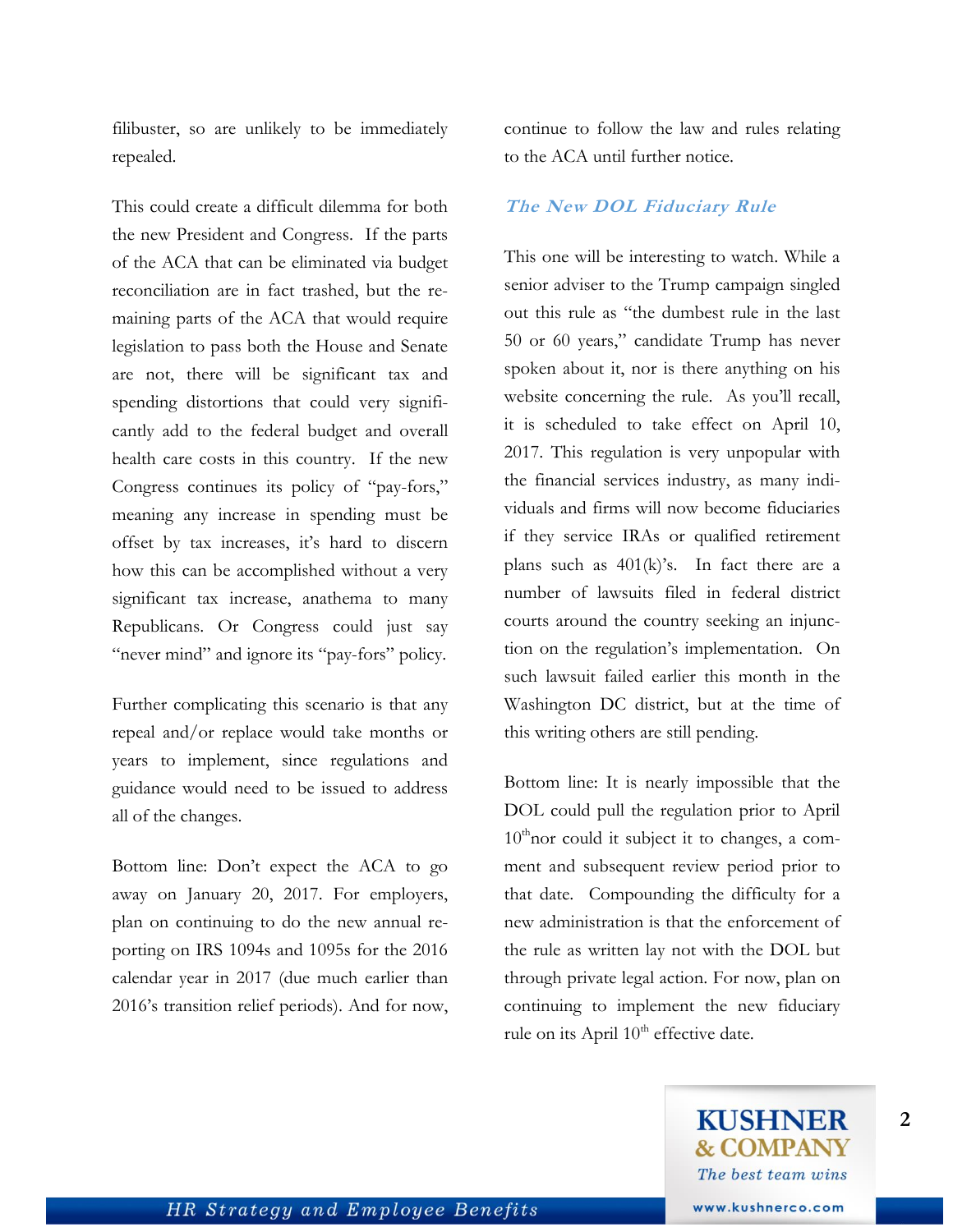# **Other Retirement Plan Changes?**

There are many competing proposals in Congress that could either enhance or threaten the existing private retirement system enjoyed by tens of millions of employees. Some of these include an expansion of eligibility to make IRA contributions; rewriting the rules regarding 401(k) automatic enrollment and other safe-harbor notices; and enabling nonrelated employers to form Pooled Employer Plans (PEPs) to lower administrative and plan formation costs. Threatening possibilities include eliminating Roth conversions; eliminating the stretch-IRA enabling an individual to easily pass IRA assets upon death to children and grandchildren; and creating Bush-era proposals for employee and/or employer savings accounts that replace employer-sponsored retirement plans. While candidate Trump didn't specifically address any of these; various staff proposals in this year's Congress have contemplated them. Whether a President Trump would or would not support any of these is a question right now.

#### **The FLSA Overtime Rule**

The DOL issued new regulations earlier this year that, among other things, increased the salary levels for white collar exemptions to \$47,476 beginning on December 1, 2016. Since Mr. Trump will not be inaugurated prior to that date, you can fully expect that barring the success of any of the court challenges now in play, the new regulation will indeed go into effect on that date. Next year, while it is possible that the rule could be changed, it is hard to see how it could be rolled back once individuals are reclassified from exempt to nonexempt status. What a new DOL could do is to amend the rule to eliminate automatic indexing of the minimum salary amount to maintain a white collar exemption (slated to begin after three years). This of course does require a public comment period and would be subject to the Regulatory Flexibility Act provisions, but there is much more time in which to accomplish this amendment.

Bottom line: continue to implement the overtime rule changes in time for the December 1, 2016 effective date.

## **Paid Parental Leave**

One of candidate Trump's proposals was for six weeks of paid parental leave for mothers (not for adopting parents nor for fathers). The proposal also left in doubt whether a single mother would receive paid leave since the plan outlined on the candidate's website only provided paid leave if "the marriage is recognized under state law." Trump's proposal received widespread media attention since out of 41 developed countries in the world, only the US does not provide some form of paid

**3**